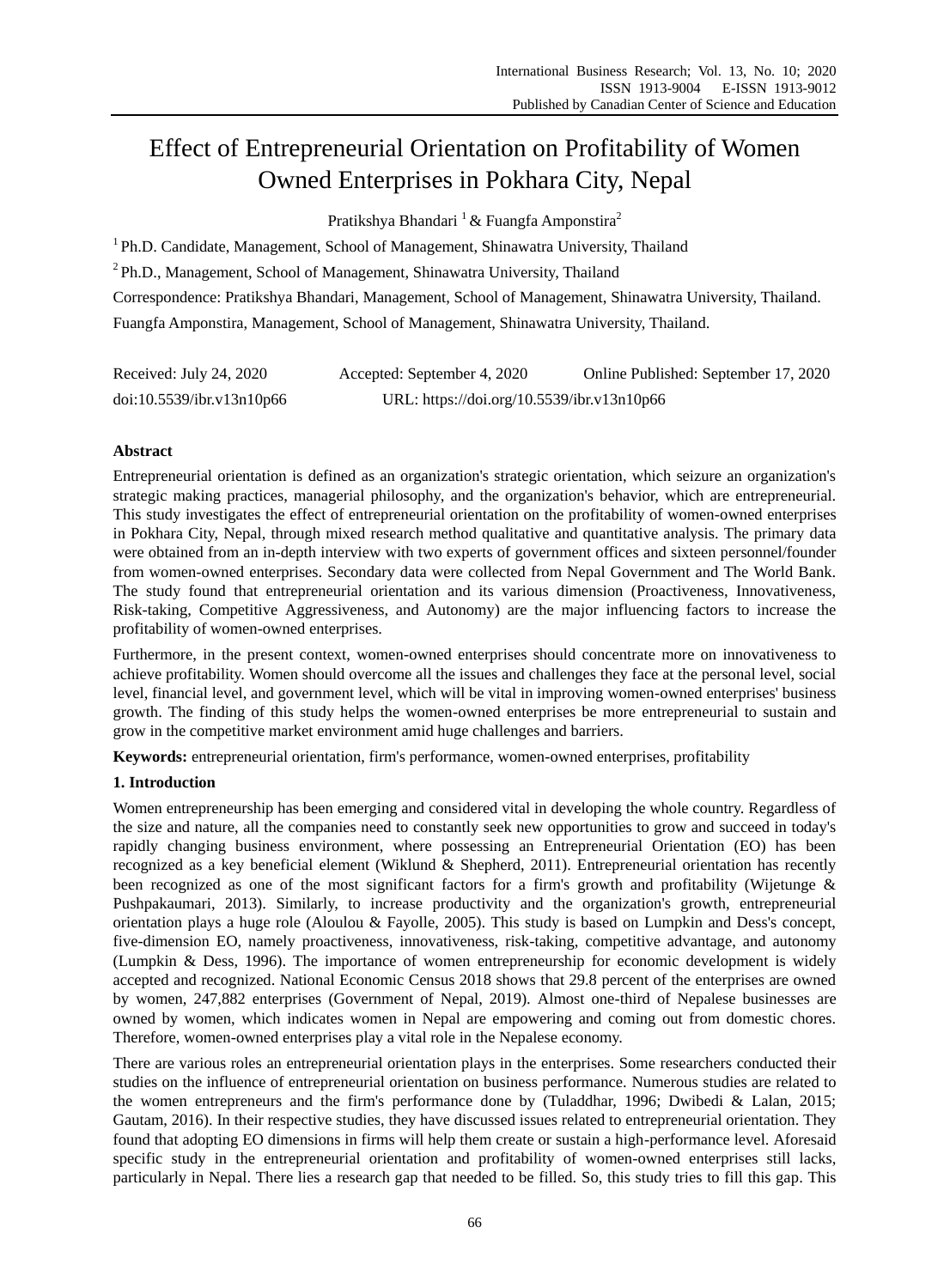research adopts an in-depth interview method to ensure the well-organized and well-suited to this study (Diehl & McDonald, 2001).

Entrepreneurial orientation is necessary for an entrepreneurial organization (Hirobumi et al., 2010). Therefore, this study attempts to examine how EO can contribute to the profitability of women-owned enterprises. By analyzing the relationship between EO and women driven organizations, this study provides useful insights to the owner of enterprises in Pokhara city to be entrepreneurially oriented in their businesses. Moreover, it will state whether there is any effect of entrepreneurial orientation on the firm's profitability.

# **2. Literature Review**

Hereunder, the brief related literature to develop the concept of Entrepreneurial Orientation and firm's performance.

#### *2.1 Entrepreneurial Orientation*

Entrepreneurial orientation is defined as the process, practices, and decision-making activities that lead to new entry (Lumpkin & Dess, 1996). The term new entry can be either enter the new market or enter the existing market with a new product and service; it was the first time when (Miller, 1983) introduces the concept of entrepreneurial orientation. Nonetheless, he did not use the term entrepreneurial orientation in his preliminary writing (Covin & Lumpkin, 2011). In his preliminary writing, Danny Miller proposed a definition which states that an entrepreneurial firm is that one which involves product-market innovation, with a risky venture with proactiveness, beating competitor. The three vital dimensions are of entrepreneurial orientation are proactiveness, innovativeness, and risk-taking, which creates a higher-order indicator of firm-level entrepreneurship (Covin & Wales, 2012).

Based on the effort of (Miller, 1983; Covin & Slevin, 1989), it shaped the concept of entrepreneurial orientation, which has been broadly used in modern entrepreneurship and management literature. Initially, Covin and Slevin (1989) theorized the three dimensions of entrepreneurial orientation, i.e., proactiveness, innovativeness, and risk-taking, as a basic unidimensional strategic orientation. They urged that it should be combined when researching the field of entrepreneurship. Well, Johan & Lumpkin (2009) developed a nine-item response scale to measure the organization's significant level of entrepreneurial orientation. With ensuring the previous concept of (Miller, 1983; Covin & Slevin 1986) later, (Lumpkin & Dess, 1996) suggested that entrepreneurial orientation can be considered as a multidimensional phenomenon by adding two-dimension which are competitive aggressiveness and autonomy. These two additional dimensions describe the area of entrepreneurial orientation in detail. The dimension of (Lumpkin & Dess, 1996) described by entrepreneurial orientation includes proactiveness, innovativeness, risk-taking, competitive aggressiveness, and autonomy. The development of entrepreneurial orientation with a five-dimension approach is broadly dominant in entrepreneurial orientation research.

The first dimension is proactiveness as proactiveness is the first mover strategy, which is considered a good strategy for capitalizing on a market opportunity. Seeking for opportunities and move forward to the launching of new products or services in the market in advance ahead of the competition and beforehand in expectation of future demand (Miller, 1983; Lumpkin & Dess, 2001). Secondly, innovations; creativeness is the initial step by the entrepreneur, endorsing the implication of innovation within the concept of entrepreneurial orientation as a serious accomplishment feature (Lumpkin & Dess, 1996). Third is risk-taking; the firms with entrepreneur orientation are characterized by risk-taking attitude as it includes important responsibilities with aiming to have high returns by taking opportunities existing in the market (Lumpkin & Dess, 1996). The capability that has been defined as the willingness to catch the opportunities which have a huge possibility of losses and, on the other hand, with significant performance differences is defined as the risk-taking ability (Morris et al., 2010). Fourth is competitive aggressiveness; competitive aggressiveness is defined as the company's effort to outperform its business rivals, illustrious by strong, aggressive strategies and forceful strategy towards the competitor action to reach the aim of the organization as well as to enlarge the business status (Lumpkin & Dess, 2001). And finally, fifth is autonomy; autonomy is an independent action that constructs the ability to take a single decision or group to bring the new venture with a new concept without any organization (Lumpkin & Dess, 1996).

# *2.2 Firm's Performance*

A firm's performance means combining a firm's objectives and a firm's resources (Jenatabadi, 2015). It is mainly needed to determine the applicable performance indicator and their relation to the objectives and activities. Performance is referred to as the complex concept that has been measured using an array of indicators (Lumpkin & Dess, 1996). From the viewpoint of organization, performance means about the organization's management,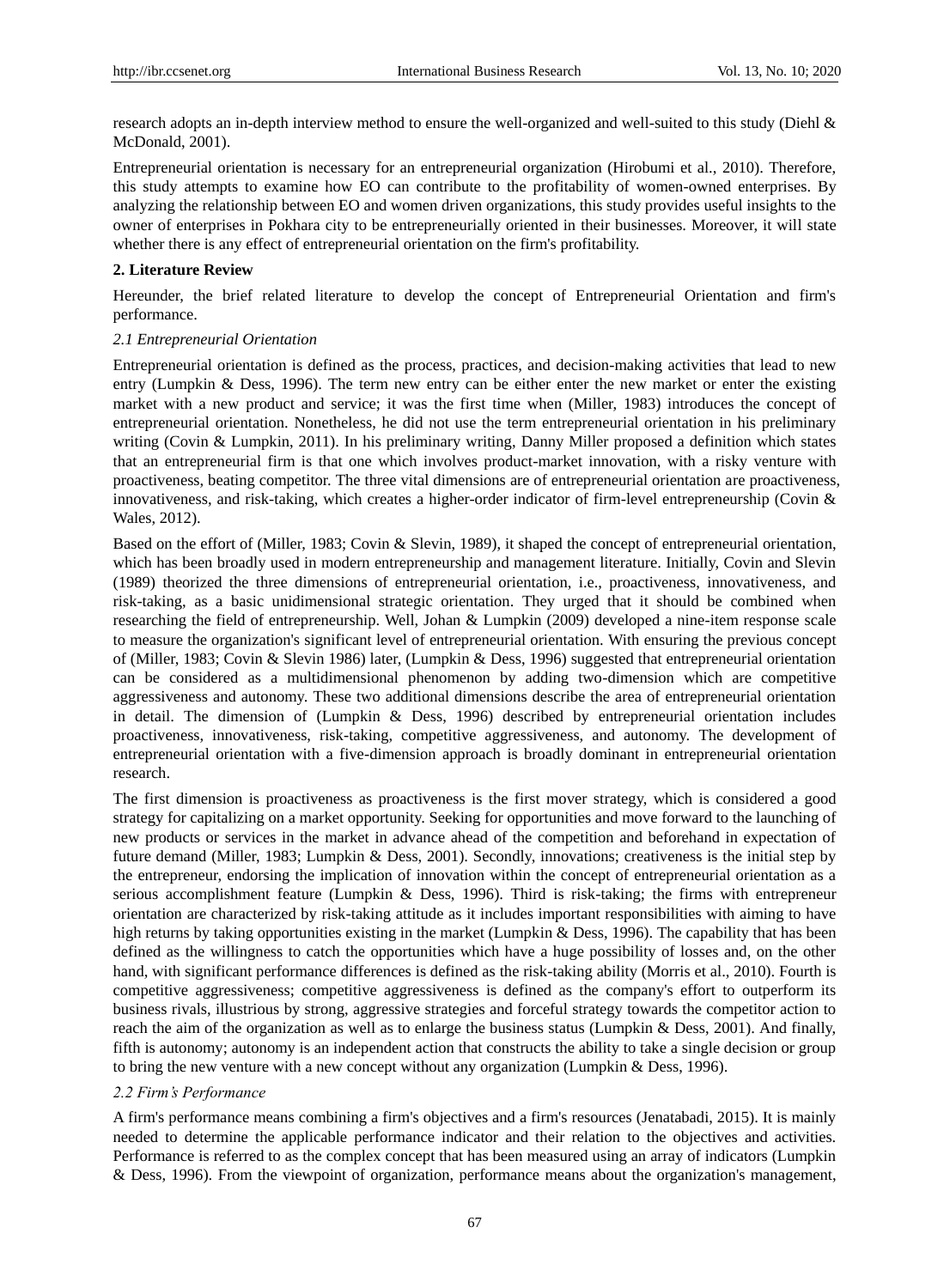the way of delivering the values of the organization to the customer and shareholders (Wu & Zhao, 2008). The firm's performance is the firm's effectiveness, including firm financial and non-financial performance (Venkatraman & Ramanujun, 1986). The financial performance of a firm is important; however, it does not include overall firm performance. The dimension of a firm's financial performances measurement is sales growth, profit growth, and profitability (Venkatraman & Ramanujun, 1986). According to Mitchell (2002), organizations' performance is affected by two major factors: organizational motivation to grab performance objectives and organizational capacity to grab performance. Finally, the external environment and organizational performance impact can be measured by four elements, i.e., effectiveness, efficiency, relevance, and financial viability.

# *2.3 Entrepreneurial Orientation and Firms Performance*

The reason behind the rapid growth of interest in entrepreneurship is due to the conception that entrepreneurship can boost the performance of new and established enterprises (Covin & Slevin, 1991). The relationship between EO and firm performance has been extensively discussed conceptually and empirically in previous studies, and the majority were stated a positive relationship between them (Lumpkin & Dess, 1996; Fairoz et al., 2010). Most researches directed to entrepreneur orientation such (Miller 1983; Lumpkin & Dess 1996; Birech et al., 2018; Adim et al., 2018) investigated the impact of entrepreneurial orientation with different dimensions on business performance. They found that entrepreneur orientation is positively correlated with business performance. In studies, Rauch et al. (2009) show that EO and organizational performance have a positive relationship.

# **3. Research Methodology**

This research is a qualitative and quantitative analysis. For qualitative analysis, data were collected by in-depth interviews (Diehl & McDonald, 2001). The researcher defines the population as women-owned enterprises and government officers in Pokhara City, Nepal. Following Creswell (2016) recommends 5 – 25 could be a sample size in qualitative research. Therefore, the researcher collects the data from 2 government officers who have been working in the related field with high rank and 16 women entrepreneurs who have their businesses located in Pokhara City.

The researcher uses purposive sampling to select the samples. Mostly questions are developed from the concept of entrepreneurial orientation by (Lumpkin and Dess, 1996). Before going to the interview process, the questions were tested by experts of related fields using item objective congruence (IOC test). The lists of women-owned enterprises are gathered from the Pokhara & Lekhnath Chamber of Commerce and Industry and the Department of Cottage and Small Industries. Likewise, the performance was measure with the profitability of the interviewee's opinion. Content analysis was done for qualitative data. In the process, interviews are transcribed, coded to be interpreted. It will clarify the respondents' opinions to analyze all the data obtained from the in-depth interview.

On the other hand, in quantitative analysis, self-employed women, which means women who owned their business is compared with the World, South Asia, and Nepal. And the percentage of women-owned enterprises in different sector are analyzed. The result of the quantitative analysis is presented in the figure.

# **4. Result and Discussion**

This study employs both quantitative and qualitative methods. It studies the self-employed women, and the effect of entrepreneurial orientation on the profitability of women-owned enterprises has been presented based on the study result.

# *4.1 Quantitative Analysis*

It studies the women-owned enterprises of the World, South Asia, and Nepal. Similarly, the percentage of women-owned enterprises in different sector are analyzed.

# 4.1.1 Self-Employed Women

Self-employed women of the World, South Asia, and Nepal from 2010 to 2019 have been analyzed. In 2010, self–employed women in the World were 51.7 percentage, south Asia 85.9 percentage, and in Nepal 91.9 percentage. The percentage of self – employed women in each year is decreasing slightly in the World. South Asia and Nepal as well. Till 2019 self-employed women in the World are 46.8 percentage, South Asia has 75.2, and Nepal has 89.3 (The World Bank Group, 2020). The percentage of self-employed women in the World, South Asia, and Nepal are presented in figure 1.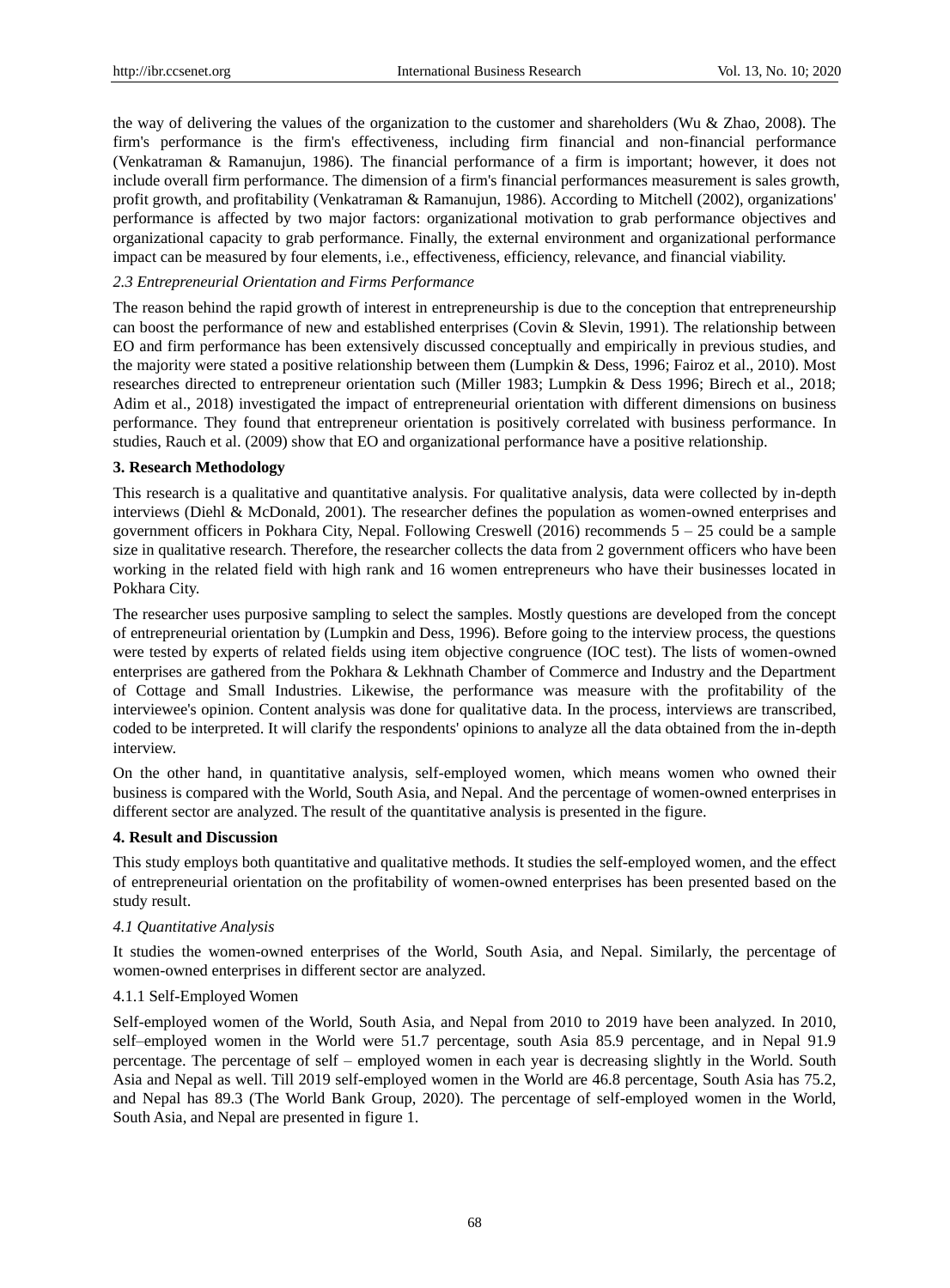



Source: The World Bank Group, 2020

# 4.1.2 Women-Owned Enterprises in a Different Sector

According to the National Economic Census 2018 shows that women own 29.8 percent of the enterprises. The highest percentage of women-owned enterprises are in wholesale and retail trade, repair of motor vehicles and motorcycles, which is 62.05 percentage, accommodation, and food service activities 20.47 percentage. Similarly, manufacturing 9.45 percentage, education 0.89 percentages, agriculture, forestry, and fishing 0.80 percentage, human health and social work activities 0.66 percentage and other 5.68 percentages (Government of Nepal, 2019). The percentage of women-owned enterprises in different sectors is presented in figure 2.



Figure 2. Percentage of women-owned enterprises in Nepal

# Source: Government of Nepal, 2019

# *4.2 Indicators of Proactiveness*

Qualitative analysis has been made to identify the indicators of proactiveness. In this regard, the responses of the interviewee are presented below: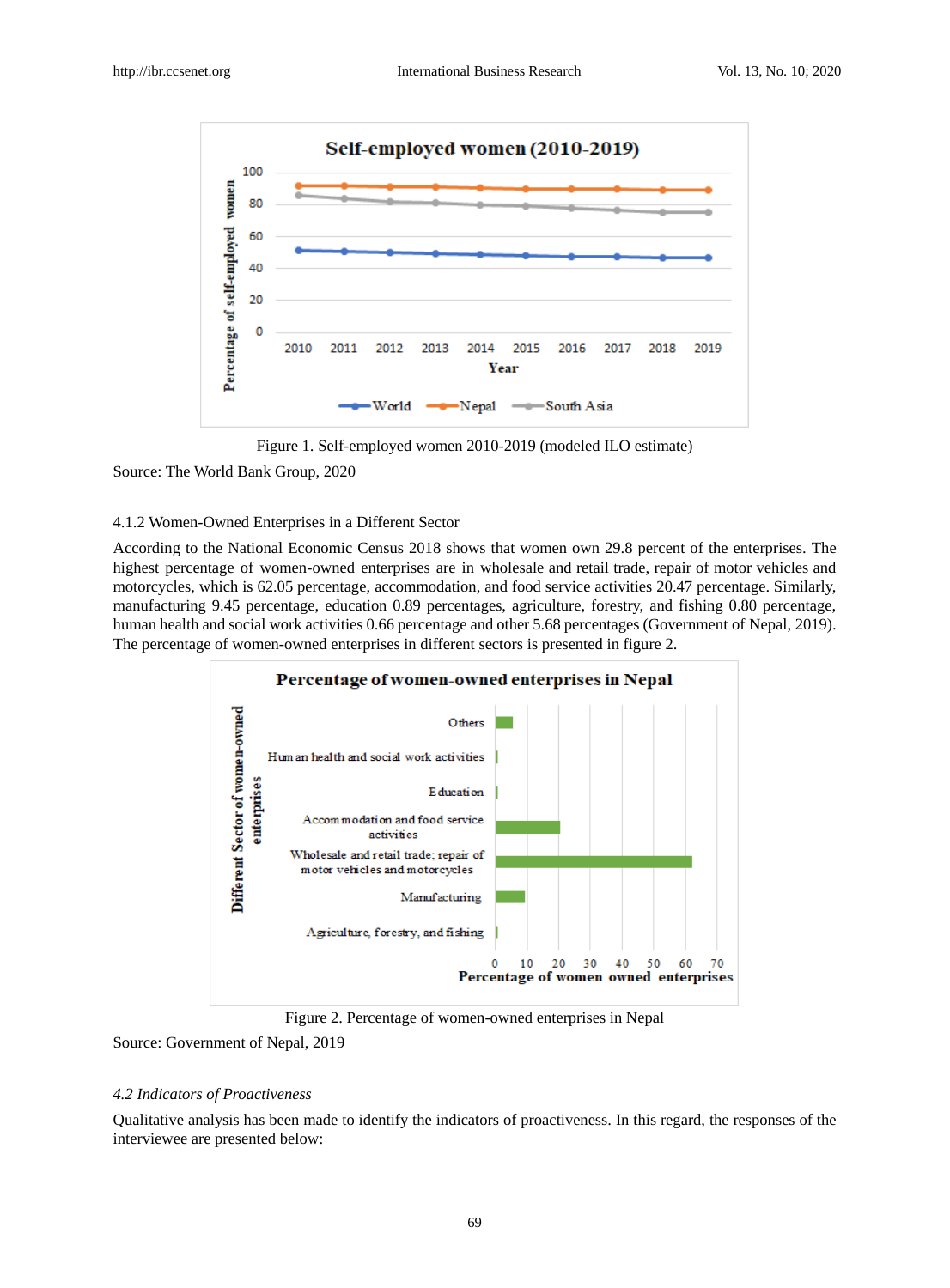#### 4.2.1 Imitative Towards Introducing a New Product

Introducing something is new is crucial to sustaining in this competitive market as it is a series of actions. It is all about the personal quality and the power to take charge before others do, which shows a willingness to do something different and take responsibility. The point that strikes in mind and manipulates in real life in introducing a new product is important from the market viewpoint as it enhances the women-owned enterprises.

### 4.2.2 Focus on Market Demand

Reach to customer expectation is the primary duty and responsibility of all businesses or organizations. What customer wants? is very necessary. Focus on customer desire and demand and fulfill the market demand is developing the women-owned business and a way to build the business profile. Part of serving customers helps to learn how to predict what they will want, how much of it, and when to serve customers well while still making a profit.

### 4.2.3 Imitativeness Towards Competitor

Normally, always we cannot do unique things; sometimes, we have to search in the market about other new or unique services or products and copy their uniqueness. It is real that the product or service we copy and slightly modify from other competitors gives a great output.

Therefore, based on the above discussion, imitative towards introducing a new product, focus on market demand, and imitativeness towards competitors is the key indicator of proactiveness in entrepreneurial orientation.

## *4.3 Indicators of Innovativeness*

Qualitative analysis has been made to identify the indicators of innovativeness. In this regard, the responses of the interviewee are presented below:

# 4.3.1 Emphasis on Research and Development

Research and development are the first phase of any process leading to innovation. It shows the long vision of a business. Research and development consist of investing the fund to product and service, enabling the company to earn. Research improves the manufacturing process so that the cost can be reduced whereas an increase in enterprise profit. Moreover, emphasis on research and development activities within the business offers a tremendous advantage as it allows us to create an environment to integrate new concepts and processes.

#### 4.3.2 Introduction of New Product

People want and desire change according to the time phase. To meet the market, desire some innovation is needed, i.e., introducing a new product. Most of the successful women-owned enterprises highlighted the importance of the implementation of a new product introduction process. In today's competitive market, companies must develop the right product at the right time at the right price. The significance of introducing new products is to reduce development costs, faster time to market, more efficient manufacturing, and improved product quality.

# 4.3.3 Change to the Current Product

Change is important in business. It allows a company to meet the dynamic needs of its customer and creates growth opportunities. Change does not mean it has to be changed; it also comes to modify an existing product. Sometimes, in case of doing some handicraft works, if we change just the design or color, people think it as a new product. The theme is that the product should satisfy the customer and meet the customer desire.

Consequently, based on the above discussion, emphasis on Research and Development, introduction of a new product, and change to the current product are the key indicator of innovativeness in entrepreneurial orientation.

# *4.4 Indicators of Risk-Taking*

Qualitative analysis has been made to identify the indicators of risk-taking. In this regard, the responses of the interviewee are presented below:

# 4.4.1 Willingness to Take Risk

A willingness to take risks can give women entrepreneurs the power to do more. Business risks can move a business ahead. A risk-taking spirit might see opportunities where others do not see and spot trends well before the market is saturated.

## 4.4.2 Dealing with Uncertainty

Most of the time, we used to take unknown steps in business. Every business experiences uncertainty at some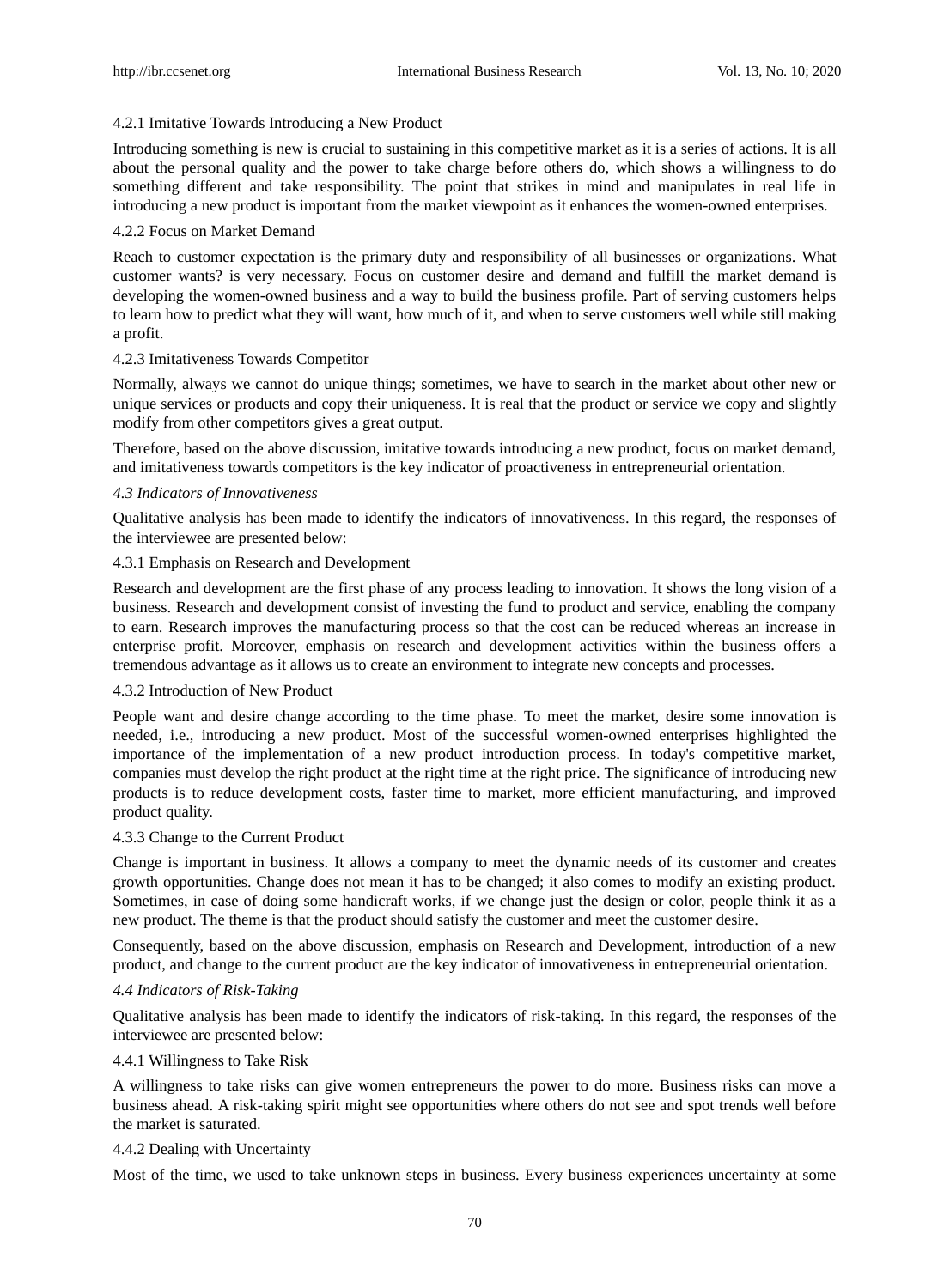phase. It occurs in case of acquisitions, new ownership, shifting in strategy, or a new leader. Uncertainty creates huge stress, the longer uncertainty harder to resolve. However, once it reaches a certain high level, it will destroy the organization. People should know the risk of what it creates, make a decision, and act urgently and take the lead and make uncertainty certain.

# 4.4.3 Exploring Potential Opportunities

Risk shows the new opportunity. It creates a new and possible opportunity which women entrepreneurs have to identify and explore.

As per the above discussion, willingness to take risks, deal with uncertainty, and explore potential opportunities are the key indicators of risk-taking on entrepreneurial orientation.

#### *4.5 Indicators of Competitive Aggressiveness*

Qualitative analysis has been made to identify the indicators of competitive aggressiveness. In this regard, the responses of the interviewee are presented below:

#### 4.5.1 Forceful Reaction to Competitor Action

Yes, it is true in this competitive market without being interested also we need to enter the competitive market. To sustain in the market, we have forcefully entered the market to tackle the competitor's action. In such a case, women entrepreneur should focus on price-cutting and increasing spending on marketing, quality, and production capacity introduced of new product or service or whatever the market adopt we must follow the competitor action.

## 4.5.2 Willingness to be Unconventional

They are uniquely doing something. Introducing a new product or service in a unique approach in the market is the way to compete in one's style. Once when women entrepreneur recognizes what the strength you have, which makes you unique to do this and then flourish, your potential is. Focus on the skills and do the best to serve others with unique abilities.

# 4.5.3 Avoid Competition

Women entrepreneur does not want to enter the market as it gives a huge burden mentally and financially and full of risk. It creates a huge variation in price as business face loss.

The above discussion concluded that avoiding the competition, forceful reaction to competitor action, and willingness to be unconventional are the key indicators of competitiveness on entrepreneurial orientation.

#### *4.6 Indicators of Autonomy*

Qualitative analysis has been made to identify the indicators of autonomy. In this regard, the responses of the interviewee are presented below:

### 4.6.1 Enhance Strength and Identify Opportunity

The power that shapes your work in the ways that allow you to perform at your best refers to autonomy. Uplift the strength that is within you and perform the best work. And in the journey of quality improvement and know the organization's weakness when someone recognizes that an opportunity for improvement exists.

#### 4.6.2 Independence

Independence boost confidence, reduce over faith on others, promotes happiness, increase confidence, rises sense of achievement, and encourages well decision-making so that women entrepreneur can handle things on their own. Being independent indicates having the ability to make decisions oneself. For instance, financial independence brings a sense of freedom by permitting a person to make their own monetary decisions. Similarly, emotional independence reduces stress, enhances happiness, and helps people handle challenging situations in their lives and make personal decisions.

# 4.6.3 Freedom and Flexibility

Freedom and flexibility are important in terms of business. Freedom is widely explained as a basic human right. Given the flexibility to women, entrepreneur affords people freedom where freedom people can perform better. It translates into higher productivity levels, loyalty, and engaged employees.

As per the above discussion, enhance strength and identify opportunity, independence, and freedom and flexibility are the key indicators of autonomy on entrepreneurial orientation.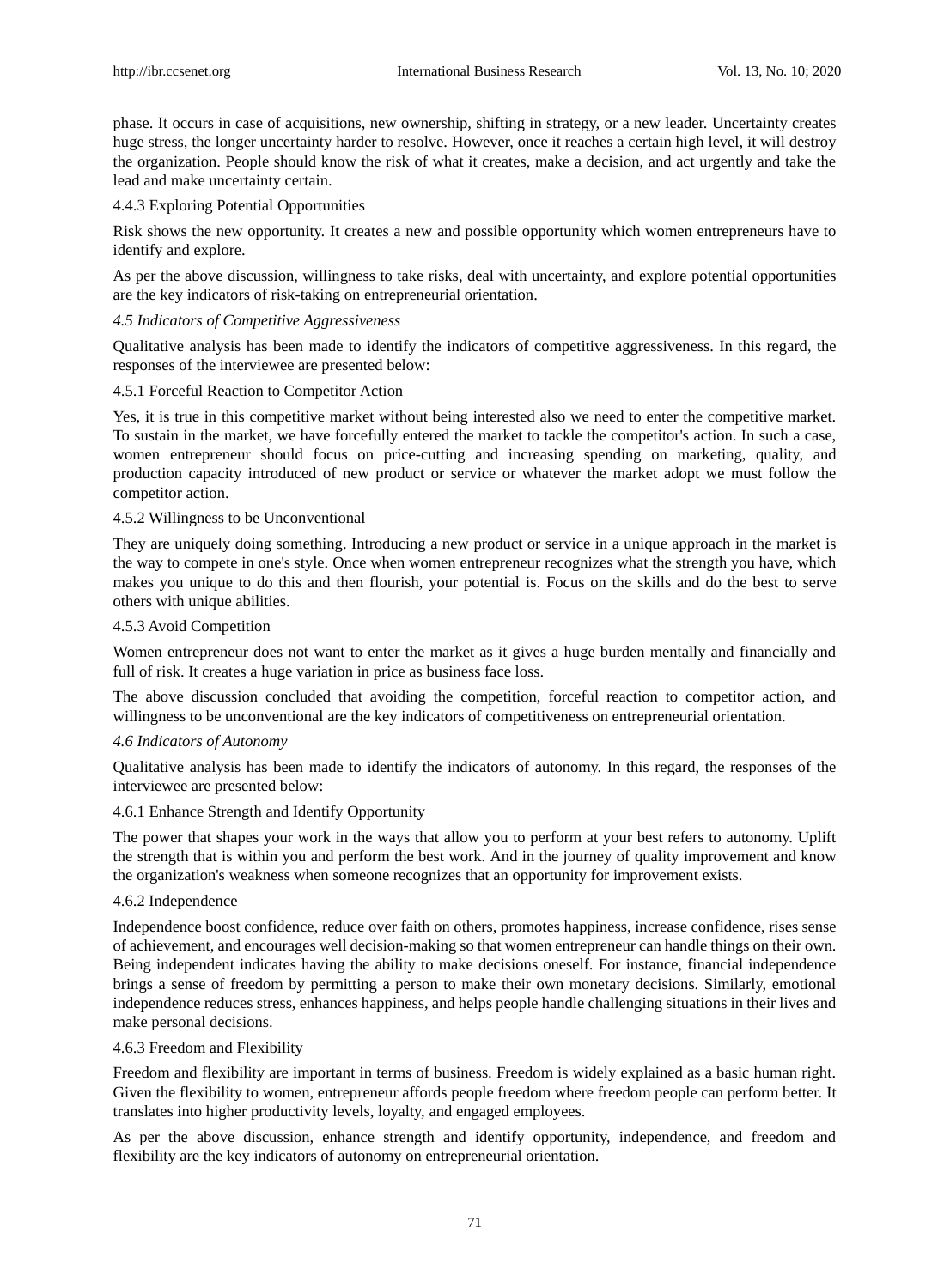# *4.7 Influencing Factor for the Success and Profitability of Enterprises*

The investigation was made on identifying the most influencing factor that helps to the success of women-owned enterprises and the profitability range of women-owned enterprises.

# 4.7.1 Innovativeness

In a simple sense, we can describe innovativeness is about the new product or service a company has introduced to the market. Innovativeness is naturally linked to entrepreneurship as entrepreneurs introduce new products and services into the market. Innovation is crucial in the workplace since it gives the advantage to jump in the market faster and create a better connection to other emerging markets, which provides a bigger opportunity. Once a business adopts an innovative culture, it blooms so that it can fulfill the thirstiness of people who wants something new every morning.

# 4.7.2 Proactiveness

Proactive behavior includes acting in advance of a future condition. People are seeking new products and services according to the interval of time. To grab the customer demand and fulfill the need is the fruitful action in this hungry market. It is the ability to get future possibilities and threads and start taking actions. It prevents failures and making things happen rather than just adjusting the situation. Also, proactiveness adds entrepreneurial action features to anticipate future opportunities related to the product and the market and consumer demand.

# 4.7.3 Autonomy

In this era, no one wants to stay in someone lower than themselves. People need to perceive that they have choices, that what they are doing is of their wish or desire, and that they are the source of their actions, and people need freedom and flexibility to do all things. It boasts a team or an individual to come up with an established idea or concept. Autonomy is not only for the owner; it is for the employee too. A free environment or a friendly environment encourages an employee to do work effectively and put more effort into giving a better output.

# 4.7.4 Risk-taking

Generally, it is natural that women entrepreneurs are not eager to take risks in their business; it's a fear of losing. Women want to be on the safe side. Risk-taking creates an unexpected opportunity that boosts confidence and helps to stand out. Risk gives two results, its booms, or it goes down; failure teaches the lessons and shows the new paths and encourage them to do more. Success does not lie in your lap; it comes if you dared to face risk. So, risk-taking is a benefit for the success of the business.

# 4.7.5 Competitive Aggressiveness

Competitive aggressiveness is a way to directly challenge competitors rather than avoid them. It teaches a lesson to be constant in the market as it also teaches to act as per situation arise. New business is more likely to fail than a settled business, so, for the new business, taking an aggressive stand and increasing the competition is needed for business survival.

Innovativeness is the most important dimension of entrepreneurial orientation for women-owned enterprises' better performance to increase profitability, followed by proactiveness, autonomy, risk-taking, and competitive aggressiveness.

# *4.8 Performance of Your Enterprises According to Profitability in the Past Year*

As no one wants to disclose the profitability exactly. So, the researcher gives the option to answer the Likert Scale's profitability as  $1=$  very low profit,  $2=$  low profit,  $3=$  normal profit,  $4=$  high profit, and  $5=$  very high profit; therefore, it is easy for the owner to answer the question. Most of the respondent's state that they are in high profit as these enterprises are satisfied with their work and outcomes and forecast to do more in the future for achieving more profitability. Similarly, the few respondents state that they are in normal profit as they are in a growing phase of their business. Lastly, very few respondents stated that the enterprises are in a very high profit; it denotes that the enterprises are satisfied and happy in terms of profitability.

This result shows that women-owned enterprises are in normal profit, high profit, and very high-profit range. Women are making more effort to bring in this condition for their business.

# *4.9 Problem, Solution, Policy, and Benefit for Women-Owned Enterprises*

The investigation was made to identify the problem faced by women. And the solution to the problem from the side of women and government and policy and benefit that women-owned enterprise.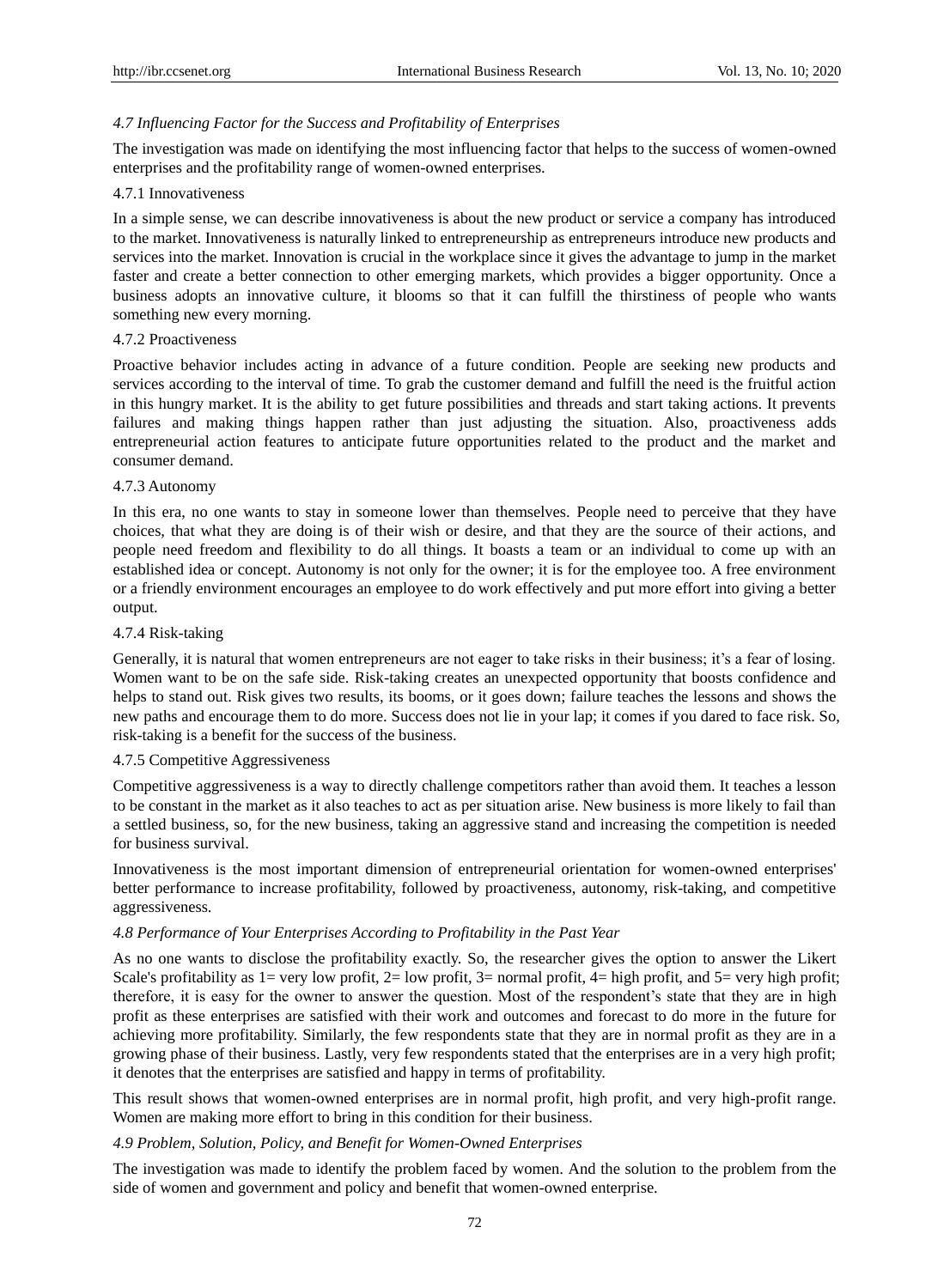## 4.9.1 Personal Issues

Women must play a dual role, housewife, and entrepreneur. It is difficult for them to play these two roles simultaneously way. The next, most women are economically dependent upon their husbands or with family and limited liberty at home, so each decision should pass through the family with condition, but all the family will not be cooperative and allow to do. However, some women have a facing problem by themselves, like lack of communication skills, shyness, and lack of confidence.

Its duty of women to make family happy and handle business. At first, women should keep a clear vision about their business and trust the family about the work so that family will understand and support it. Next is about personal weakness, build up confidence, and learn about the skill or technique either by your effort or with the help of teaching institute and learn to communicate in a good way to be easy to work in the business platform.

#### 4.9.2 Social Issues

In a theoretical way, women and men are equal, but partially it is still lacking. The majority of women face the problem of a wrong attitude and narrow vision of society against them. Women are facing the problem of public prejudice and criticism. Some women cases even speak freely with men for business purposes, also suffer from backbiting. As a result, it disturbs and destroys the family life of women too.

To add enthusiasm to the women entrepreneur, if a government conducts the program of awarded the best women entrepreneur in a different sector, such a program will help women put more effort into what they do. And encourage the rest of women to start the business and give a good message to the society so that society way of thinking towards women entrepreneurs may change.

# 4.9.3 Financial Issues

Financial problem is another major problem of women-owned enterprises. It is trouble getting the loan in the necessary time because of banks' unsympathetic attitude towards women entrepreneurs. It occurs because of a lack of trust. And it is true; also, all banks need a clear document of collateral security and margin money; however, it is difficult to provide it because, in our male-dominated society, women have no or limited property.

Nowadays, there is a huge benefit woman achieve when register for the enterprises. According to the business style or type, the women will get a 30% to 50% discount on registration. It cost only Rupees 200 when a woman registers enterprises; however, when a man registers enterprises, it costs Rupees 3100. This beneficial policy is very helpful from the viewpoint of finances for women who want to raise their enterprises. In Pokhara Metropolitan city, especially policy is built for women entrepreneurs as an interested woman who wants to start a business can get up to 10 million loans in a 3% interest rate.

# 4.9.4 Government Issues

Governments are implementing various support schemes for the development of women entrepreneurs. Unfortunately, government assistance is lacking at the time of starting an enterprise. Meanwhile, the procedures of obtaining government assistance are very complicated and time-consuming; it needed a different paper of formalities. It's a lack of proper information about government assistance. However, government officials' corrupted and exploitative nature is also the problem of women entrepreneurs in utilizing government benefit and support.

Regarding the cost of registration of enterprises by women, the government has given a huge discount. Even though the public is not aware of the government's rules and policies if polices are fully flow by the grass level office such as the company registration office or vat office where there is a direct link with the public. After that, the public will be aware of the policy so that women are motivated to do something.

The policy about women-owned enterprises that developing women entrepreneurship presents a precious instrument for enhancing Nepal's economy and empowering women. According to the constitution, the constitution provides protections for women, including equal pay for equal work. According to the industrial policy that lies under the women-owned enterprises are: if a woman entrepreneur wants to establish an industry inside the industrial states, with having a discount price, a woman can get the place. Similarly, when requiring a loan to export their products, they can send their loan application to the ministry through the business registration office, along with their recommendation. And also, upon receiving the application, if the loan is deemed appropriate, an amount as assigned by the ministry can be provided as an "export loan" out of (public) finds based on a necessary mortgage under clause (cha) of sub-section (1) of section (47) of the company act.

## **5. Conclusion and Recommendation**

The percentage of self-employed women has slightly decreased yearly in the World, South Asia, and Nepal. In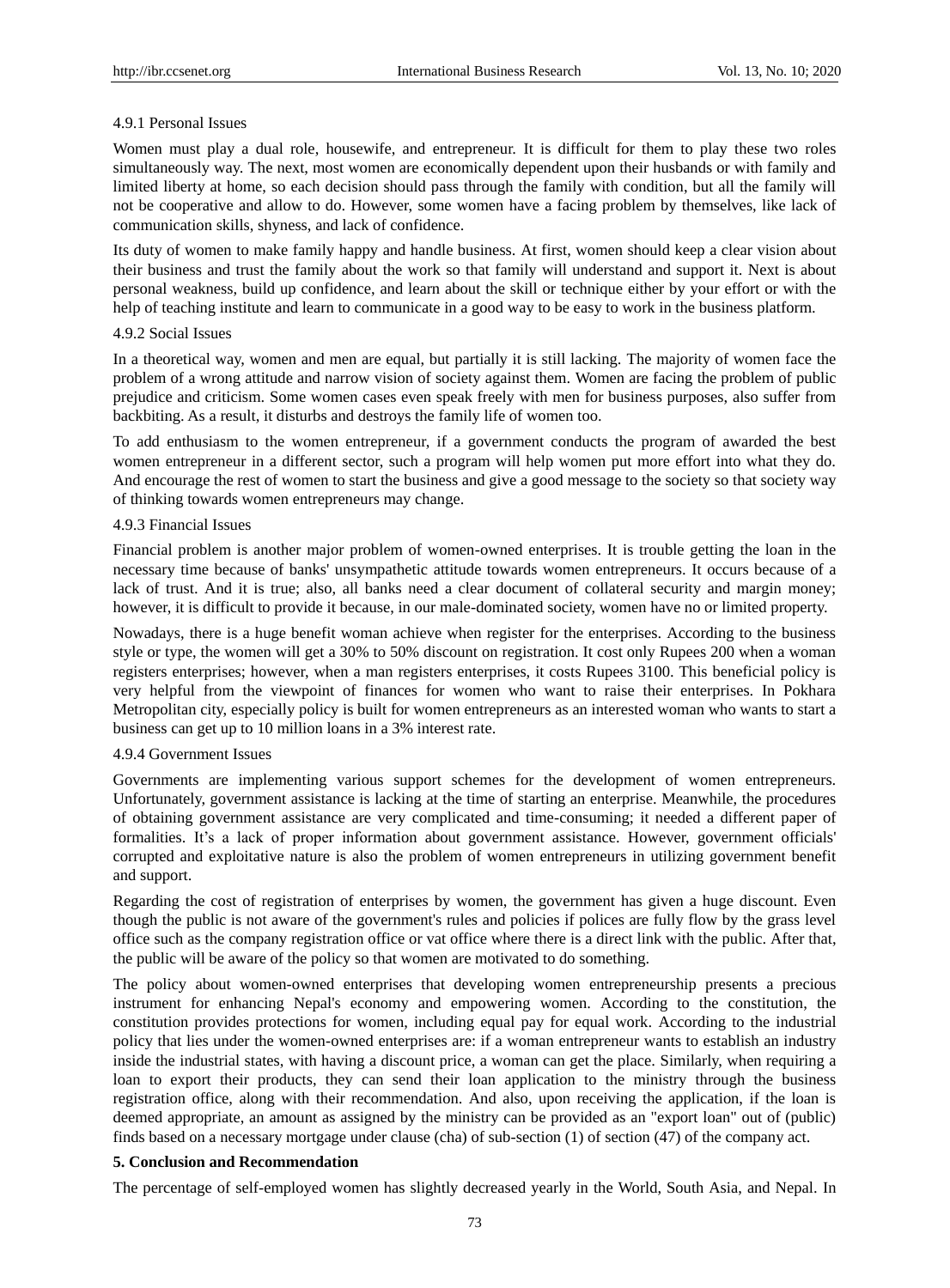Nepal's context, the highest women entrepreneurs are in the sector of wholesale and retail trade, repair of motor vehicles and motorcycles, which is 62.05 based on quantitative analysis. From the qualitative analysis, the dimension of entrepreneurial orientation applied by women enterprises is proactiveness, and its indicators emphasize research and development, the introduction of a new product, and change to the current product. Similarly, innovativeness indicators are an emphasis on research and development, the introduction of new products, and change to the current product. Similarly, the indicator of risk-taking is willing to take risks, dealing with uncertainty, and exploring the potential opportunity. Competitive aggressiveness indicators are a forceful reaction to the competitor's action, willingness to be unconventional, and avoid competition. And finally, autonomy indicators are enhancing strength and identifying an opportunity, independence, and freedom & flexibility. From the discussion, innovativeness is the most important dimension of entrepreneurial orientation for the better performance of women-owned enterprises to increase the profitability followed by proactiveness, autonomy, risk-taking, and competitive aggressiveness. However, Gautam (2016) states that there is no correlation between innovativeness and handicraft enterprises' performance in Nepal. Women should be strong and know in terms of personal, social, financial, and government issues. At first, women must build self-confidence and eager to do something, and secondly, women are unclear about the government polices till now. There is a priority when women registered an enterprise and run in terms of registration and renewal process. This beneficial policy is very helpful from the viewpoint of finances for women who want to raise their enterprises. This study will justify the reason and show the important dimension that enhances the business profitability and techniques to boost women-owned enterprises. There is enough scope to conduct further study on study of entrepreneurial orientation to the SMEs, service sector, common goods manufacture companies and many more and in different cities with large sample size.

#### **References**

- Adim, V., Tamunomiebi, C., & Dagogo, M. (2018). Entrepreneurial Orientation and Women Entrepreneurs' Contribution to Household Livelihood and Sustenance in Rivers State. *World Journal of Entrepreneurial Development Studies, 2*.
- Aloulou, W., & Fayolle, A. (2005). A conceptual approach of entrepreneurial orientation within small business context. *Journal of Enterprising Culture, 13*, 21-45. https://doi.org/10.1142/S0218495805000045
- Birech, F. K., Karoney, L. C., & Alang'o, D. O. (2018). Relationship Between Entrepreneurial Orientation and Performance of Small and Medium Women Owned Enterprises In Uasin Gishu County, Kenya. *International Journal of Small Business and Entrepreneurship Research, 6*, 57-79.
- Central Intelligence Agency. (2019). *The World Factbook*. Retrieved August 30, 2020, from https://www.cia.gov/library/publications/the-world-factbook/geos/np.html
- Covin, J. G., & Lumpkin, G. (2011). Entrepreneurial orientation theory and research: Reflections on a needed construct. *Entrepreneurship theory and practice, 35*, 855-872. https://doi.org/10.1111/j.1540-6520.2011.00482.x
- Covin, J. G., & Slevin, D. P. (1989). Strategic management of small firms in hostile and benign environments. *Strategic management journal, 10*, 75-87. https://doi.org/10.1002/smj.4250100107
- Covin, J. G., & Slevin, D. P. (1991). A conceptual model of entrepreneurship as firm behavior. *Entrepreneurship theory and practice, 16*, 7-26. https://doi.org/10.1177%2F104225879101600102
- Covin, J. G., & Wales, W. J. (2012). The measurement of entrepreneurial orientation. *Entrepreneurship theory and practice, 36*, 677-702. https://doi.org/10.1111%2Fj.1540-6520.2010.00432.x
- Covin, J., & Slevin, D. (1986). The development and testing of an organizational-level entrepreneurship scale. *Frontiers of entrepreneurship research*.
- Creswell, J. W. (2016). *Qualitative inquiry and research design: Choosing among five approaches.* Sage publications.
- Diehl, L. A., & McDonald, D. (2001). *Conducting an in-depth interview.* University of Florida Cooperative Extension Service, Institute of Food.
- Dwibedi, & Lalan. (2015). Women entrepreneurship and innovations: A critical analysis. *Academic Voices: A Multidisciplinary Journal*, 16-21. https://doi.org/10.3126/av.v5i0.15846
- Fairoz, F. M., Fairoz, F. M., & Tanaka, Y. (2010). Entrepreneurial orientation and business performance of small and medium scale enterprises of Hambantota District Sri Lanka. *Asian Social Science, 6*, 34. https://doi.org/10.5539/ass.v6n3p34